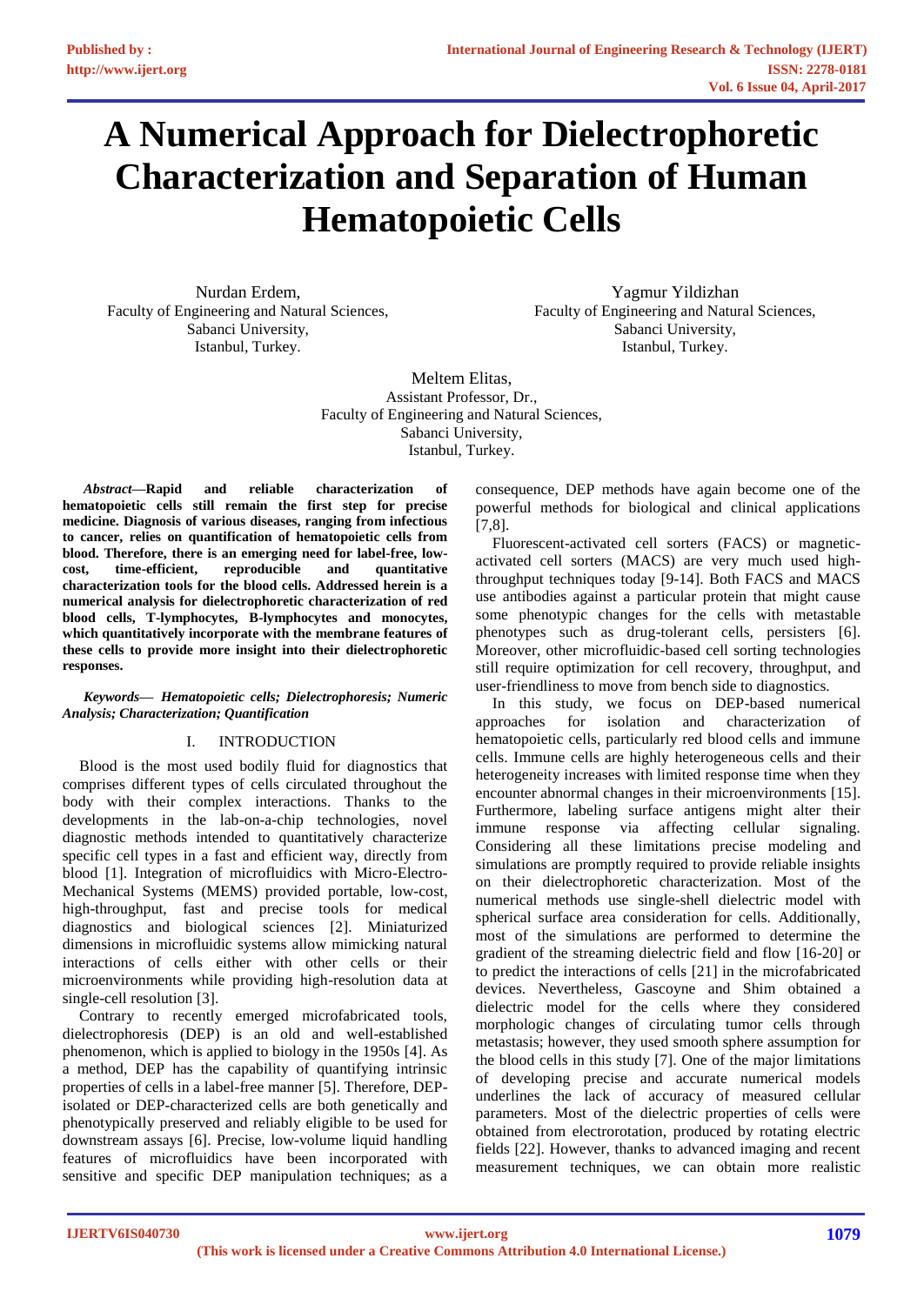dielectric models for the cells via introducing the surface structure of cells and variations of their microenvironment.

Herein we reported numeric analysis results for hematopoietic cells, including Red Blood Cells (RBC), T-Lymphocytes (T-cell), B-Lymphocytes (B-cell) and U937- Monocytes (U937-MC) incorporation with their surface morphology based on recent cell surface measurements. These results will be used for quantification of the dielectrophoretic behavior of these cells in biological and clinical characterizations.

# II. MATERIALS AND METHODS

#### *A. DEP Theory and Numerical Method*

DEP has a well-established basic theory [23]. Characterization of cells is one of its applications, relies on its capability of generating specific dielectrophoretic forces ( $F_{\text{DEP}}$ ) for different types of cells, in (1).

$$
F_{DEP} = 2\pi\epsilon_m r^3 Re[f_{CM}] \nabla E_{rms}^2
$$
 (1)

where, the radius of the spherical cell (r), applied electric field (E), the permittivity of the suspending medium  $(\mathcal{E}_m)$ , and real part of Clausius-Mossotti factor Re $[f_{cm}(\omega)]$  are used. Thanks to the real part of Clausius-Mossotti factor,  $Re[f_{cm}(\omega)]$ , which creates specificity based on the conductivity and permittivity of the cells and their surrounding buffer as calculated in (2).

$$
f_{\rm cm} = \frac{\varepsilon_{\rm eff}^* - \varepsilon_{\rm m}^*}{\varepsilon_{\rm eff}^* + 2\varepsilon_{\rm m}^*}
$$
 (2)

where  $\mathcal{E}_{\text{m}}^{*}$  is the complex permittivity of the medium,  $\mathcal{E}_{\text{eff}}^{*}$  is the effective permittivity of the cell using (3) and (4), according to single-shell model using

$$
\mathcal{E}^* = \mathcal{E} - \frac{j\sigma}{\omega} \tag{3}
$$

$$
\mathcal{E}_{\text{eff}}^{*} = \mathcal{E}_{\text{mem}}^{*} \frac{(\frac{r}{r-d})^3 + 2\frac{\mathcal{E}_{\text{int}}^{*} + \mathcal{E}_{\text{mem}}^{*}}{\mathcal{E}_{\text{int}}^{*} + 2\mathcal{E}_{\text{mem}}^{*}}}{(\frac{r}{r-d})^3 - \frac{\mathcal{E}_{\text{int}}^{*} + \mathcal{E}_{\text{mem}}^{*}}{\mathcal{E}_{\text{int}}^{*} + 2\mathcal{E}_{\text{mem}}^{*}}}
$$
(4)

distinct dielectrophoretic properties of the cells such as permittivity ( $\epsilon$ ) and conductivity ( $\sigma$ ), complex permittivity of the membrane  $(\mathcal{E}^*_{\text{mem}})$ , complex permittivity of the cytoplasm  $(\mathcal{E}_{int}^*)$ , membrane thickness (d), the imaginary number (j) [24, 25].

These intrinsic dielectric properties determine the polarizability of the cells under the applied nonuniform electric field. In other words, each specific cell type will experience a specific DEP force. When the  $Re[f_{cm}(\omega)]$  is positive, positive DEP (pDEP) occurs, and strong electric field streams attract the cells. When the Re $[f_{cm}(\omega)]$  is negative, negative DEP (nDEP) occurs, and electric field repels the cells. The frequency when the cells experience almost zero  $F_{\text{DEP}}$  and change their behavior form pDEP to nDEP, or vice versa, is defined as the crossover frequency (CF).

#### *B. Effect of membrane morphology on Dielectric Properties*

The single-shell cell models are widely employed mathematical models for dielectrophoresis owning to their simplicity and fast computation costs, Fig. 1.



Fig. 1. Dielectric shell models for cells. a) Homogeneous sphere model, b) Single-shell model, shell thickness equals to cellular membrane thickness, c) Single-shell model with membrane features such as microvilli, filopodia, ruffles and folds, d) Applied nonuniform electric field (E), e) characterized subpopulations of cells due to their membrane differences

In this study, we used the single-shell spherical cell model developed by Pauly and Schwan [26] where cell membrane dielectric properties depend on  $\mathcal{E}_{\text{mem}}$ ,  $\sigma_{\text{mem}}$ , r, and frequency of the applied electric field. However, different types of cells have different membrane morphologies. Gascoyne and Shim introduced membrane folding factor,  $\Phi$  in (5) to link membrane differences to the dielectrophoretic responses of the cells to isolate cancer cells from blood due to their greater membrane folding factor compared to normal cells [7].

$$
\Phi = \frac{A}{4\pi \cdot r^2} \tag{5}
$$

The effective permittivity of the cell using in (4) and (5) can be rewritten as in (6).

$$
\mathcal{E}_{\rm eff}^{*} = \mathcal{E}_{\rm mem}^{*} \frac{\frac{r\Phi}{r\Phi - d}^{3} + 2\frac{\mathcal{E}_{\rm int}^{*} - \mathcal{E}_{\rm mem}^{*}}{\mathcal{E}_{\rm int}^{*} + 2\mathcal{E}_{\rm mem}^{*}}}{\frac{r\Phi}{(r\Phi - d)}^{3} - \frac{\mathcal{E}_{\rm int}^{*} - \mathcal{E}_{\rm mem}^{*}}{\mathcal{E}_{\rm int}^{*} + 2\mathcal{E}_{\rm mem}^{*}}}
$$
(6)

For the cells based on the most recent surface area data using advanced measurement techniques from literature, we created Table I. Our homemade MATLAB script (Version R2016a, MathWorks) uses (4) and (6) and compares the dielectrophoretic responses of different types of blood cells in the absence and presence of membrane features.

#### III. RESULTS

Fig. 2 represents the dielectric properties of T-cell, B-cell, RBC and U937-MC using single-shell model based on the assumption that the membrane of these cells is homogeneous single shell. Different cell types exhibit different crossover frequencies under the same environmental conditions due to their intrinsic dielectric properties, extending frequencies from 0.1 kHz to 10 GHz, Table II. The crossover frequencies for RBC and U937-MC are 88.35 kHz and 19.59 kHz, respectively. Both T- cells and B-cells exhibit pDEP behavior for the whole frequency spectrum.

**IJERTV6IS040730**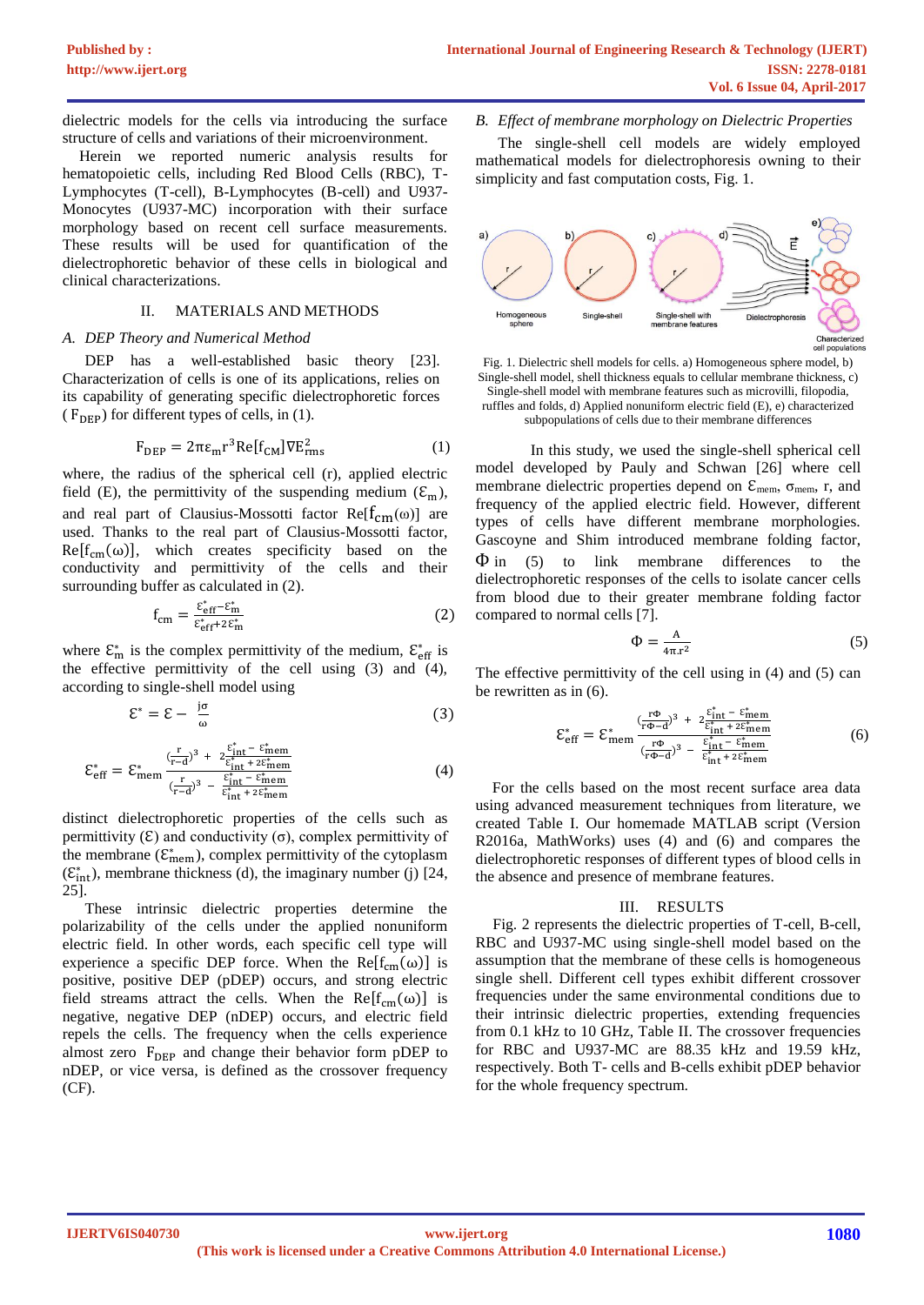Fig. 3 shows the dielectric properties of these cells when measured membrane surfaces or membrane folding factors (m-ff) are reflected. The real part of Clausius Mossotti factor did not change its trend. The crossover frequency for RBC remained 88.35 kHz while it increased 44 kHz for the U937- MC, Table II. Although T- cells with folding-factor 1.22 and B-cells with folding-factor 1.94 demonstrate pDEP behavior for the whole frequency range (Table II), their DEP-response curves are shifted, Fig. 3.

| Dielectric parameters                                                          | $\frac{1}{2}$<br><b>RBC</b>                    | T-cell                     | B-cell                    | <b>U937-MC</b>           |  |
|--------------------------------------------------------------------------------|------------------------------------------------|----------------------------|---------------------------|--------------------------|--|
| (Symbol, unit)                                                                 |                                                |                            |                           |                          |  |
| Radius (r, µm)<br>Membrane thickness (d,<br>nm)                                | $2.8$ <sup>[27]</sup><br>$4.5$ <sup>[25]</sup> | 3.29 [28]<br>$7.5^{[30]}$  | 3.29 [28]<br>$7.5^{[30]}$ | $7^{[29]}$<br>$7^{[29]}$ |  |
| Medium conductivity<br>$(\sigma_m, S/m)$                                       | 0.01                                           | 0.01                       | 0.01                      | 0.01                     |  |
| Medium permittivity ( $\mathcal{E}_{m}$ ,<br>$F/m$ )                           | $80\xi_0$                                      | $80\xi_0$                  | $80\xi_0$                 | $80\xi_0$                |  |
| Membrane conductivity<br>$(\sigma_{\text{mem}}, S/m)$                          | $10^{-6}$ [31]                                 | $2.7x$ $10^{-5}$<br>[32]   | $5.6x$ $10^{-5}$<br>[32]  | $1x10^{-6}[33]$          |  |
| Membrane permittivity<br>$(\mathcal{E}_{\text{mem}}, F/m)$                     | $4.44E_0$<br>[31]                              | $8.89\text{E}_0$<br>$[28]$ | $10.67\xi_0$<br>$[28]$    | $12.5\, \xi_0{}^{[29]}$  |  |
| Cytoplasm conductivity<br>$(\sigma_{\text{int}}, S/m)$                         | $0.31$ <sup>[31]</sup>                         | $0.65$ <sup>[28]</sup>     | $0.73$ <sup>[28]</sup>    | $0.5$ <sup>[29]</sup>    |  |
| Cytoplasm permittivity<br>$(\mathcal{E}_{\text{int}}, \mathcal{F}/\mathbf{m})$ | $59\epsilon_0^{[31]}$                          | $103.9\text{E}_0$<br>[28]  | $154.4\,_{0}$<br>[28]     | $50\epsilon_0^{[29]}$    |  |
| Measured surface area of<br>the cells $(A, \mu m^2)$                           |                                                |                            | $265^{[34]}$              | $280^{[35]}$             |  |
| Membrane folding factor<br>$(\Phi)$                                            | $1^{[27]}$                                     | $1.22$ <sup>[36]</sup>     | 1.94                      | 0.45                     |  |

TABLE I. Dielectric parameters for hematopoietic cells.

 $\mathcal{E}_0$  is the permittivity of the free space, 8.85 x 10<sup>-12</sup> F/m.

|  | TABLE II. Membrane features affect dielectrophoretic response of the cells |  |  |  |  |  |  |  |
|--|----------------------------------------------------------------------------|--|--|--|--|--|--|--|
|--|----------------------------------------------------------------------------|--|--|--|--|--|--|--|



Fig. 2. The real part of Clausius-Mossotti factor (Re[fcm]) vs. applied frequency shown for T-cell, B-cell, RBC and U937-MC in magenta, blue, green and purple, respectively.



Fig. 3. The real part of Clausius-Mossotti factor ( $Re[f<sub>cm</sub>])$  including membrane features vs. applied frequency is shown for T-cell, B-cell, RBC and U937-MC in magenta, blue, green and purple, respectively.

## IV. DISCUSSION

Mathematical models and numeric analysis methods provide rapid and powerful insights when they are capable of presenting necessary features of the required tasks in a clear, high-throughput and low computational complexity. According to obtained simulation results, both microfabricated device designs and experimental conditions might be determined in a short time, using fewer samples and less labor. Recently, precision medicine becomes one of the frontier research fields where fast, reliable, high-throughput and low-cost technologies will take place. In this area, dielectrophoretic tools will be widely used in separation, characterization and manipulation of clinical samples thanks to its label-free and quantitative nature [8,12,17,23].

In this study, we presented a simple and improved dielectric model of a cell using single-shell model [26]. Our model incorporates with the membrane features of a cell as Gascoyne and Shim reported for morphologic changes of circulating tumor cells through metastasis [7]. In their study, they introduced membrane folding factor for tumor cells while employing a smooth sphere assumption for blood cells, which successfully worked for isolation of tumor cells from blood. However, hematopoietic cells have different intrinsic and membrane properties that directly contribute their functional roles in blood circulation or immune defense. Likewise, the dielectrophoretic tools are sensitive enough to quantify these properties without modifying their genotype or phenotype [15,18,28,30,33]. In our model, we introduced the membrane folding factor using membrane surface area measurements from literature. Our results showed that membrane morphology of hematopoietic cells changed the crossover frequencies for U937-MC and RBC, while affecting the magnitude of pDEP responses of T-cells and Bcells.

Our model is clear enough to interpret the dielectric responses of the cells, it is accurate enough to distinguish biological features of hematopoietic cells, and last but not least it is computationally fast. In the era of precision medicine, the first step will be obtaining precise data from biological systems. Therefore, our model might be improved further to provide more realistic cellular dielectric models. The more accurate and precise cellular data gained, the smarter DEP devices and experimental conditions might be